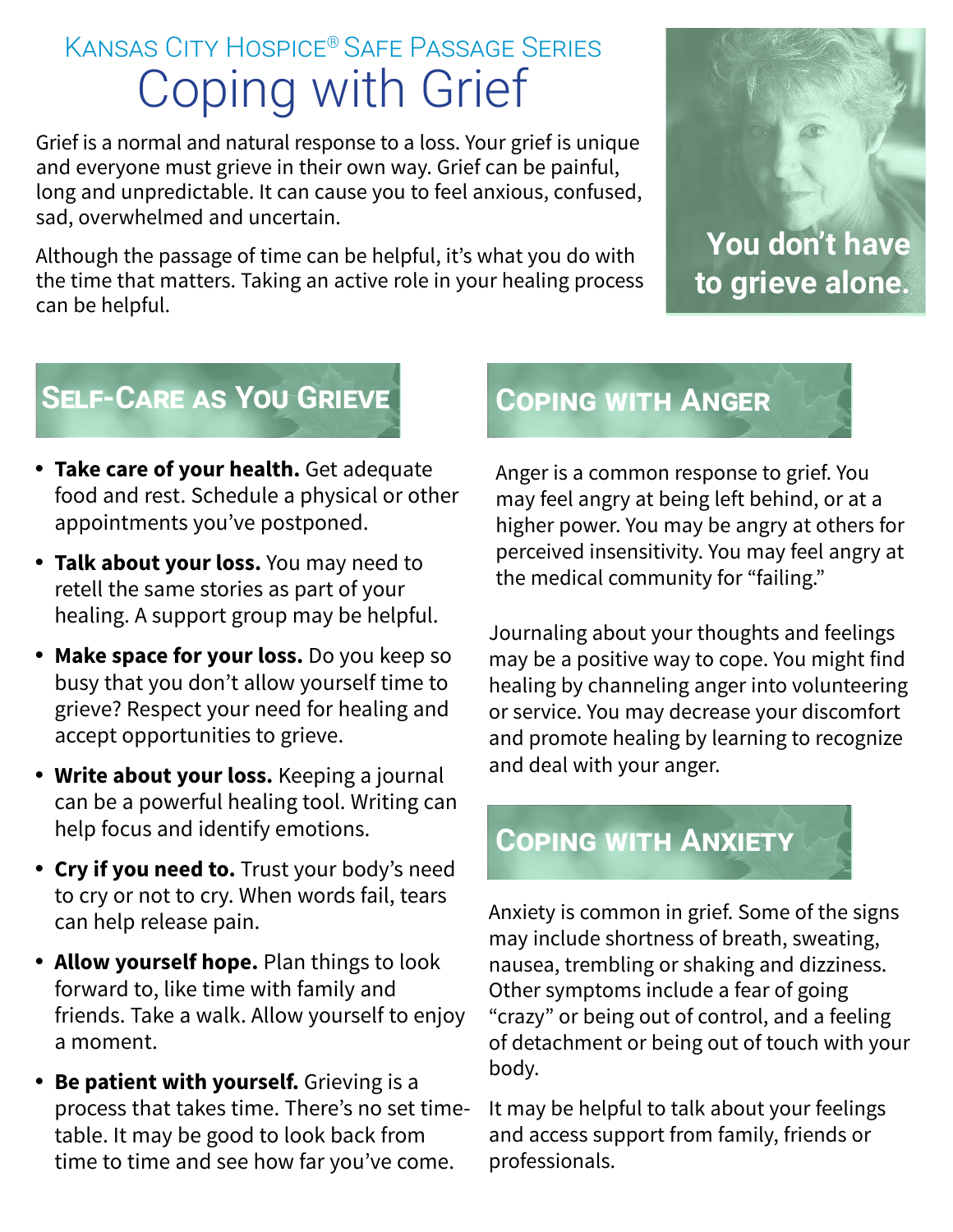It can be valuable to express emotions creatively. Try writing, painting or music. You may discover new coping strategies by reading about grief or anxiety. Take part in activities you enjoy. Find comfort in prayer or other spiritual practices. Monitor your diet, avoiding excessive caffeine and alcohol. Exercise can improve your mood.

## **Coping with Guilt**

You may feel guilt after the death of a loved one. Do you remember things you said or did that could have been hurtful, or things you wish you'd said or done?

Loss may bring up old issues, feelings, and conflicts from the past. Write a letter to your loved one. This can be a good tool for coping with guilt. Try to write a response letter (what your loved one might say to you).

Talk to a trusted friend or spiritual advisor. If you suppress or ignore guilt, it may intensify.

**Common Reactions to** 

### **CHANGES IN MENTAL FUNCTIONING**

• Inability to focus

**Grief**

- Difficulty making decisions
- Difficulty processing information
- Disorganization
- Memory problems
- Preoccupation with the deceased
- Fear of "losing your mind"

## **PHYSICAL RESPONSES**

- Change in appetite
- Short of breath
- Deep sighing
- Tightness in throat
- Less resistance to illness
- Stomach problems
- Sleep disturbance
- Sensitivity to noise
- Headaches
- Weakness or fatigue
- Tight Muscles
- **Trembling**
- **Dizziness**

While these responses are not unusual, it's a good idea to consult your doctor if these symptoms are concerning.

## **EMOTIONAL RESPONSES**

- Numbness
- Anger
- Bitterness
- $\cdot$  Feeling lost
- Anxiety
- Desire to run away
- Sadness
- Loneliness
- Emptiness
- Depression
- Relief
- Guilt
- Yearning
- Apathy
- Regret
- Confusion